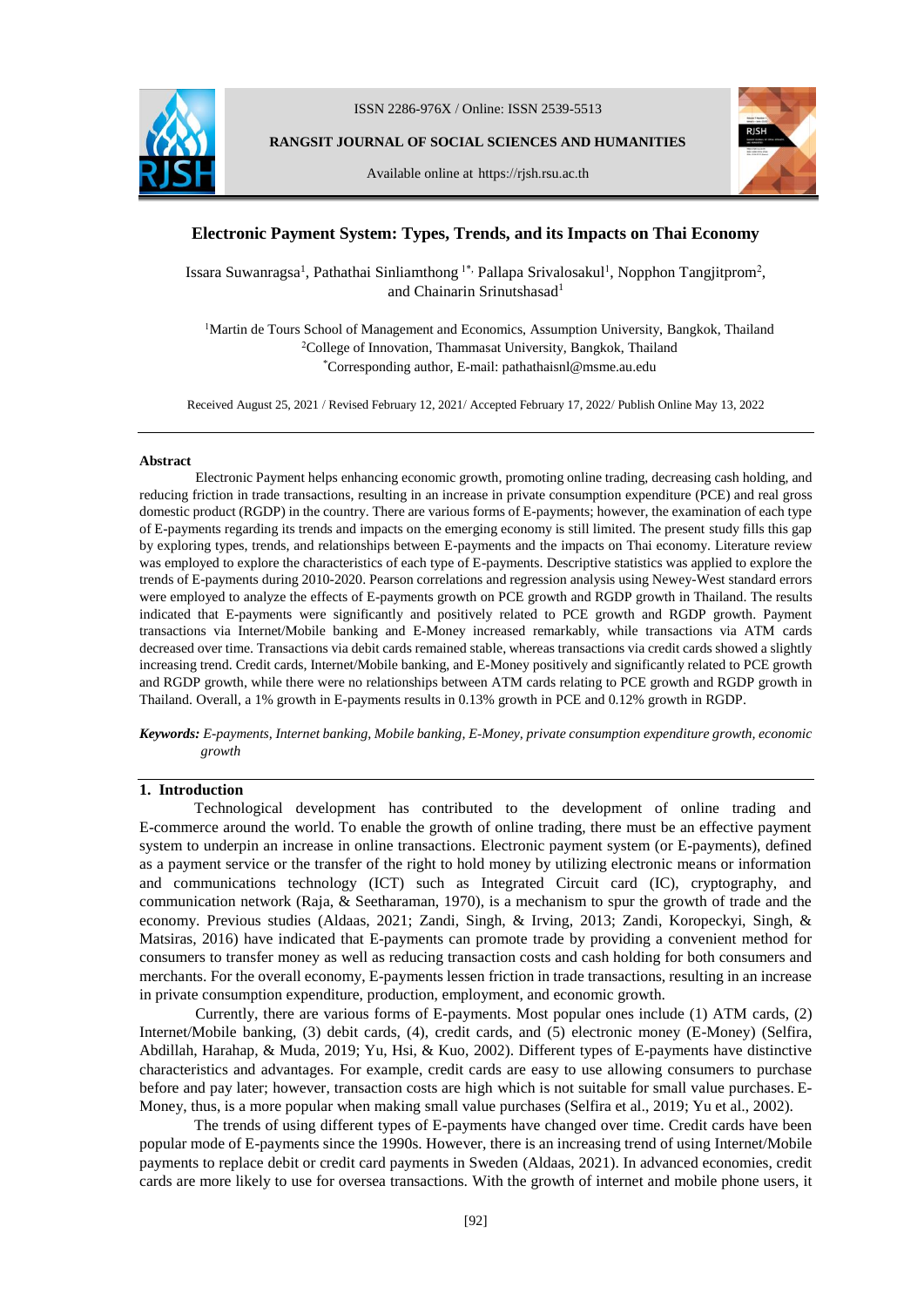is expected that payments through Internet/Mobile payment and E-Money will significantly increase, while the use of debit cards will significantly decrease in the future. Particularly, with the widespread of the COVID-19, consumers are encouraged or compelled to purchase by making cashless payments. Besides, other alternative E-payments such as E-Money and E-wallet are available and being used by consumers.

The nature of trading and payments have been evolved over time from barter system to coin, paper currency, cheque, plastic money, and E-payments. With innovations and advanced technologies, E-payments allow remote transactions to become possible and traders can transact without actual money (Asokan, Janson, Steiner, & Waidner, 2000). According to VISA (2003), E-payments broaden network of trading, facilitate transactions between buyers and sellers as well as increase economic activities, stimulating economic growth and benefiting people around the world.

E-payments are convenient method enabling consumers to transfer money anytime and anywhere at lower transaction costs (VISA, 2003). Without E-payments, transfers of money must be performed at the counters with higher fees charged by banks and other institutions (Humphrey, Willesson, Lindblom, & Bergendahl, 2003). Further, with advanced technologies, E-commerce and E-payments provide consumers timely access to information (VISA, 2003) and increase consumer choices, granting them to buy goods and services at a lower price while enjoying higher satisfaction (Deloitte LLP, 2013).

To businesses, E-payments lead to incremental sales since they broaden customer coverage allowing them to make transactions anytime and anywhere. E-payments result in higher efficiency, inventory reduction, and better management of cost and cash flows (VISA, 2003). Besides, E-commerce and Epayments open opportunities for new business and enhance the growth of small and medium enterprises (SMEs) due to lower cost of setting up business online, leading to a greater competition and economic efficiency (Deloitte LLP, 2013).

For financial institutions, E-payment system results in lower cost and higher efficiency. Humphrey et al (2003) revealed that the banks' transaction costs of E-payments are only one-third to one-half of the paper-based payment. For example, transaction cost of E-payment (debit cards) accounts for 33% of a traditional paper-based transaction cost in Norway and 28% of check payment cost in Spain (Humphrey et al., 2003). E-payment system increases speed of transactions, security to clients, and customers' satisfaction, resulting in higher revenue and efficiency (Gupta, Yadav, & Bhardwaj, 2020; Sakanko, & David, 2019). Siddik et al (2016) discovered that E-banking positively contributes to the banks' return on equity from the analysis of 13 banks in Bangladesh during 2003-2013. The study of the financial sector's performance in Islamic countries indicated that all types of E-payments (i.e. Internet banking, Mobile banking, bank cards, point of sales (POS) machine, and ATM) positively affect net profit margin (Torki, Rezaei, & Razmi, 2020).

The impacts of E-payment system on the economy have been investigated for decades. E-payment system plays an important role in accelerating the economic growth (Slozko, & Pelo, 2014). All types of Epayment instruments allow consumers to conveniently make purchases and transfer funds. They stimulate consumption resulting in lower inventory, higher demand for goods and services, higher production, lower unemployment, and higher economic growth (Slozko, & Pelo, 2014). Moody's Analytics (2016) studied 70 countries/regions during 2011-2015, the results disclosed that payment cards (i.e. debit and credit cards) significantly promoted economic growth, creating 2.6 million jobs over the year 2011-2015, increasing GDP of 70 countries/regions by \$296 billion, and contributing to 0.11% increase in GDP for emerging countries and 0.08% for developed countries (Zandi et al., 2016).

However, less of previous literature has examined the characteristics and effects of E-payments in Thailand. Previous research has studied the impacts of E-payments on the economic growth; however, very few studies have classified and examined the trends of different types of E-payments. The relationships between different types of E-payments and economic variables such as trade, consumption, and growth are less investigated. Most previous studies have focused on the U.S. and European countries only. Few studies of E-payments have conducted in emerging economies, particularly in Thailand. Therefore, the present research will fill this gap by exploring the types, trends, and the relationships between E-payments and important economic variables such as private consumption expenditure growth and economic growth in Thailand.

Electronic payment system is a payment service that utilizes electronic means or information and communications technology (ICT) such as Integrated Circuit card (IC), cryptography, and communication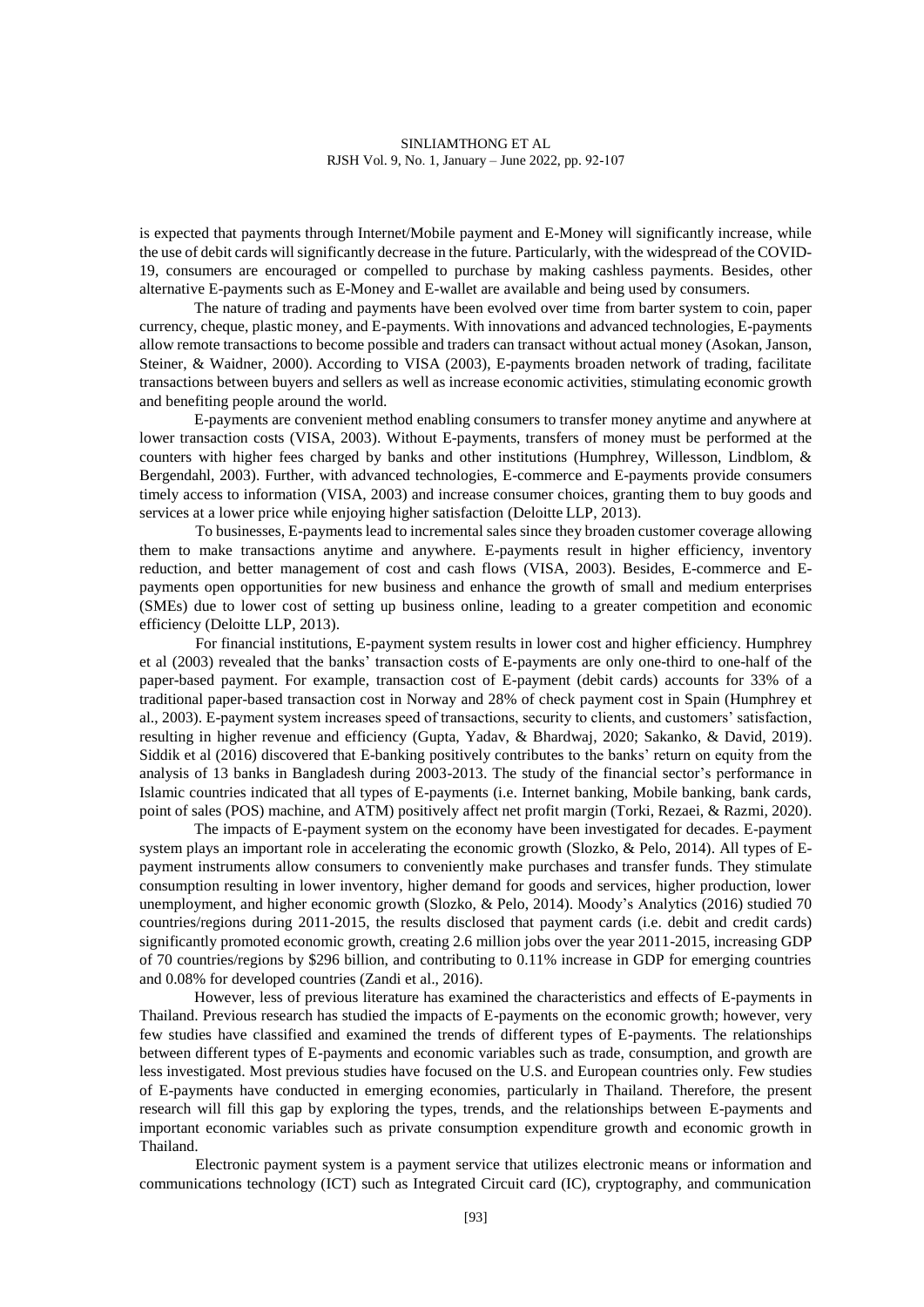network (Raja, & Seetharaman, 1970). Electronic payments (or E-payments) facilitate the transfer of the right to hold money or withdraw money from the users' accounts with the service providers by electronic mean (BOT, 2008). E-payments encompass a variety of instruments such as ATM cards, Internet/Mobile banking, debit cards, credit cards, and E-Money.

There are four major parties involved in E-payments system including payer (consumer or buyer), payee (merchant or seller), issuer, and acquirer (see Figure 1). Payer and payee are considered as the demand side of the payment system, while issuer and acquirer are the supply side of the system (World Economic Forum, 2018). Issuer serves the payer in facilitating payment transactions, while acquirer facilitates the payee in collecting or clearing money. In some payment transactions, the issuer and the acquirer can be the same institution, mostly are commercial banks and financial institutions. However, recently, other powerful corporations (e.g. telecommunication corporations) can facilitate the settlement of E-payment transactions. Figure 1 shows the flow of money from the payer to the payee (Asokan et al., 2000; Harper, Simes, & Malam, 2006). When the consumer makes a payment, a certain amount of money is withdrawn from the consumer's bank account (issuer) and transferred to the seller's or the merchant's bank account. Then, the actual money flows from the issuer to the acquirer.



**Figure 1** The transaction flow of E-payment system Source: Adapted from Harper et al. (2006).

The benefits of E-payments can be explained by various plausible explanations. For the payer, Epayments provide convenience for customers to spend anywhere and anytime. Moreover, E-payments allow customers to assess all available funds including their line of credit; thus, purchasing are not limited to the amount of cash that customers hold on hand (Zandi et al., 2016). For the merchants, E-payments provide opportunities for E-commerce to grow by reducing the costs and complicated process associated with traditional cash payment. With E-payments, merchants can broaden their customer based and expand into online retail business with a guaranteed payment (World Economic Forum, 2018). Payments with Internet/Mobile banking, E-Money, and credit cards facilitate online purchasing-selling transactions and enhance trust between customers and the merchants (Zandi et al., 2016). Without E-payments, merchants may refuse to sell because of high risk in collecting cash on delivery. Merchants may be reluctant to accept checks for high-valued purchases due to high risk of nonpayment (World Economic Forum, 2018).

E-payments benefit customers, merchants, and policy makers, i.e. the Central Bank and the government. E-payments decrease the costs of issuing notes and coins as well as overhead costs on printing money (Zandi et al., 2016). Besides, E-payments can enhance transparency in business transactions (Zandi et al., 2016). With E-payments, data of all transactions are recorded; thus, it is difficult for the merchants to avoid tax payment. Without E-payments, the merchants can avoid paying tax by using cash payment and do not declare real revenues to the Revenue Department. Davit (2017) indicated that E-payments enable the government to effectively fight for illegal activities and fraud with the trace of all transactions.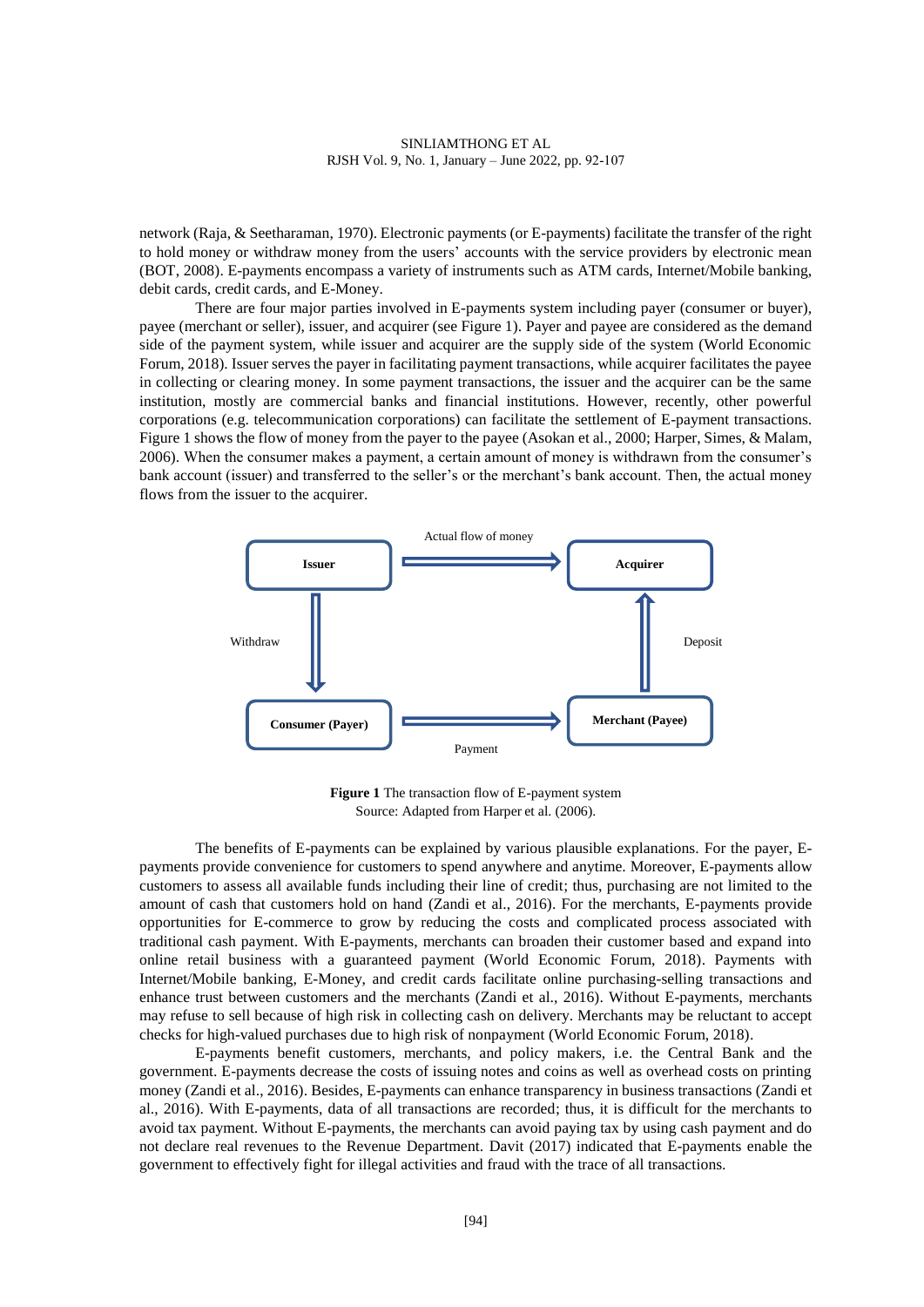For the overall economy, E-payments promote financial inclusion, economic efficiency, and growth, allowing low-income and remote consumers to have easy access to financial services. E-payments are efficient methods for the government to transfer funds and welfare to specific groups of people with less corruption (World Economic Forum, 2018). In addition, E-payments increase economic efficiency since they open opportunities for new firms to enter the market, increasing competitions, and thus resulting in lower price for consumers (Deloitte LLP, 2013). E-payments also increase demand for goods and services and consumption spending, resulting in lower inventory, higher production, lower unemployment, and stronger economic growth (Slozko, & Pelo, 2014).

Previous empirically studies have confirmed the positive influences of E-payments on the world economies. VISA (2003) indicated that the adoption of E-payments results in an increase in domestic and global economic activities, cost saving, and capital accumulation. According to the cross-sectional analysis of 50 countries in developed and developing economies, the results revealed that an increase in the existing share of E-payments in a country by a margin of 10% generates an increase in consumption spending by 0.5%. Comparing with a paper-based system, E-payments provide a cost saving of at least 1% annually. This reduction in costs results from an increase in velocity and lower frictions in economic activities. Additionally, E-payments are gateways drawing cash into the banking system. VISA (2003) indicated that there is a 10 percent shift of currency into deposits and other reserves that can be used to provide loans which can increase GDP by 1% annually.

Deloitte LLP (2013) studied online payments of 17 countries in Europe during 2005-2010. The results indicated that E-payments enable retail E-commerce, provide opportunities for new business, enhance SME growth, facilitate broader trade, and promote competition, resulting in lower price and greater choices for customers. Retail E-commerce enabled by E-payments contributed €125 billion in EU's GDP in 2012. A 1% change in online retail sales is associated with a 0.01% change in RGDP of a country (Deloitte LLP, 2013). In addition, the study on retail prices revealed that online selling prices were approximately 21% lower than that of offline in 15 product categories. Without online trades and payments, sales could have been reduced by  $E23$  billion in 2012 (Deloitte LLP, 2013).

Zandi et al (2013) studied the effects of the payment cards usage (i.e. credit and debit cards) on the global economic growth in 56 countries (considered as 93% of the world's GDP) during 2008-2012. The results indicated that the usage of payment cards contributed \$983 billion to global GDP and created 1.8 million more jobs. Overall, a 1% increase in payment card usage contributed to an increase in consumption by 0.056% and GDP by 0.032% (Zandi et al., 2013). This analysis was extended by Zandi et al. (2016) using macroeconomic data from 70 countries during 2011-2015 with the result revealing that the usage of payment cards (i.e. credit, debit, and prepaid cards) constituted to higher RGDP in 70 countries by \$296 billion. Countries with the largest increase in card usage (i.e. Hungary) experienced the highest growth (0.25%) in RGDP. For emerging markets, a 1% increase in card usage contributed to 0.11% increase in RGDP. For developed countries, a 1% increase in card usage resulted in 0.08% increase in RGDP. However, the study of Zandi et al (2013) and Zandi et al. (2016) emphasized on the effects of payment cards only, Internet/Mobile banking and E-Money were excluded from the analysis.

J. P. Morgan (2019) studied E-commerce payment trends in Thailand and found that the value of online shopping sector in Thailand grew significantly at 48.7% growth in 2016 and 26.8% growth in 2017, implying that the growth in E-commerce drives the need for E-payments. In 2019, cards (debit and credit), which were the dominant E-payments method, accounted for 30% of the total E-commerce payment in 2019, while digital wallet, bank transfer, and cash accounted for  $23\%$ ,  $23\%$ , and  $15\%$  of the value of E-commerce payment, respectively. With the growth in mobile phone penetration rate and the government's investment on digital infrastructure in Thailand, it was expected that digital wallet and mobile banking would significantly grow in the future (J. P. Morgan, 2019).

### **2. Objectives**

The present research primarily aims at three objectives. The first objective is to explore the characteristics of five types of E-payments, including ATM cards, Internet/Mobile banking, debit cards, credit cards, and E-Money in Thailand. The second is to discover the trends of each type of E-payment usage in Thailand. The third objective is to examine the relationships between the growth of E-payments with respect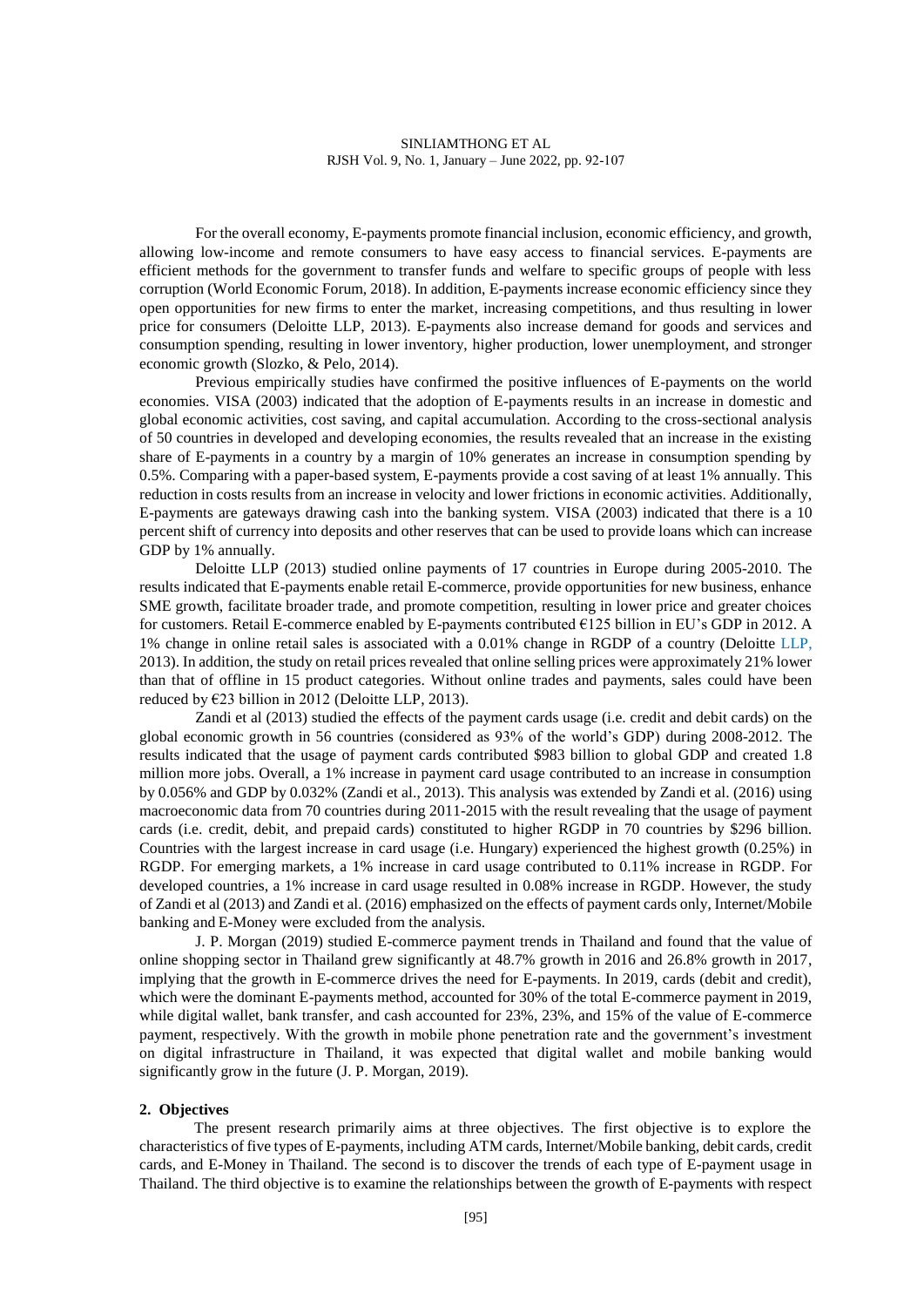to consumption growth, measured by the growth of private consumption expenditure (PCE), and the economic growth, measured by the growth of real gross domestic product (RGDP), in Thailand.

#### **3. Methodology**

Previous literature on E-payments was reviewed to explain the distinct characteristics of five types of E-payments, i.e. ATM cards, Internet/Mobile banking, debit cards, credit cards, and E-Money. Data of five E-payments were obtained from secondary sources, while data of E-payment transactions and value were obtained from the Bank of Thailand (Bank of Thailand, 2021). Data of private consumption expenditure (PCE) and real gross domestic products (RGDP) during 2010-2020 were gathered from National Economics and Social Development Board (Office of the National Economic and Social Development Council, 2021) to investigate the last two objectives. Descriptive statistics was employed to explore the trends of E-payments in Thailand. Pearson correlations were utilized to analyze the relationships between the growth in value of each type of E-payments with respect to PCE growth and RGDP growth in Thailand. To eliminate the problem of autocorrelation and heteroscedasticity, regression analysis with Newey-West standard errors was employed to investigate the relationships between the growth of E-payments with regard to PCE growth and RGDP growth in Thailand.

## **4. Results**

## **4.1. Characteristics of Each Types of E-Payments**

Presently, with the development of ICTs, various E-payment instruments and methods including ATM cards, Internet/Mobile banking, debit cards, credit cards, and E-Money are commonly utilized in Thailand. The followings provide insights to each type of E-payment methods.

#### **Automated Teller Machine (ATM) Cards**

ATM cards have been widely adopted by consumers throughout the world for decades granting them to deposit money, withdraw cash, pay bills, and transfer money without the aid of tellers or counters' representatives. Account-based system users, consumers or users must establish or register their accounts with service providers (usually commercial banks). After registered for their accounts, users must maintain a minimum balance in their accounts. Once the transactions are made (i.e., withdrawals, transfers, or payments), the money is subtracted immediately from the users' accounts. In case that the users' balance is insufficient, the transactions cannot be successfully completed (Selfira et al., 2019).

While other types of E-payment transactions (i.e., Internet/Mobile banking, debit cards, credit cards, and E-Money) can be accomplished via online network anywhere, consumers who want to withdraw or transfer money via ATMs must travel to POS machine. POS machine is a combination of computer terminal and cash vault in which consumers can insert their ATM cards into the computer terminal using Personal Identification Number (PIN) (Nzaro, & Magidi, 2014). As such, ATM cards are not as convenient as other types of E-payments as transactions must be rendered at POS only, causing lower volume of ATM transactions in several countries over time including in Thailand.

### **Internet/Mobile Banking**

Currently, payments or transfers of money via Internet and mobile phone have been extensively embraced in numerous countries. With remarkable growth in the Internet adoption and mobile phone penetration rate, Internet/Mobile banking is considered the most convenient payment methods. It supports online or E-commerce as well as offline purchase transactions (VISA, 2003). Though the purchases are made at the physical counters, consumers can still make payments or transfer money via Internet/Mobile banking using QR codes or other technologies. Thus, Internet/Mobile banking decreases cash holding by consumers, decreases transaction costs with each payment, stimulates consumption, provides opportunities for startups and SMEs, promotes financial inclusion, and stimulates economic growth. It is considered as a high security payment with a low transaction cost, making it suitable for small purchases or micro-payments. Merchants can record information about customers and purchase history data for making business strategies and marketing plan in the future (VISA, 2003).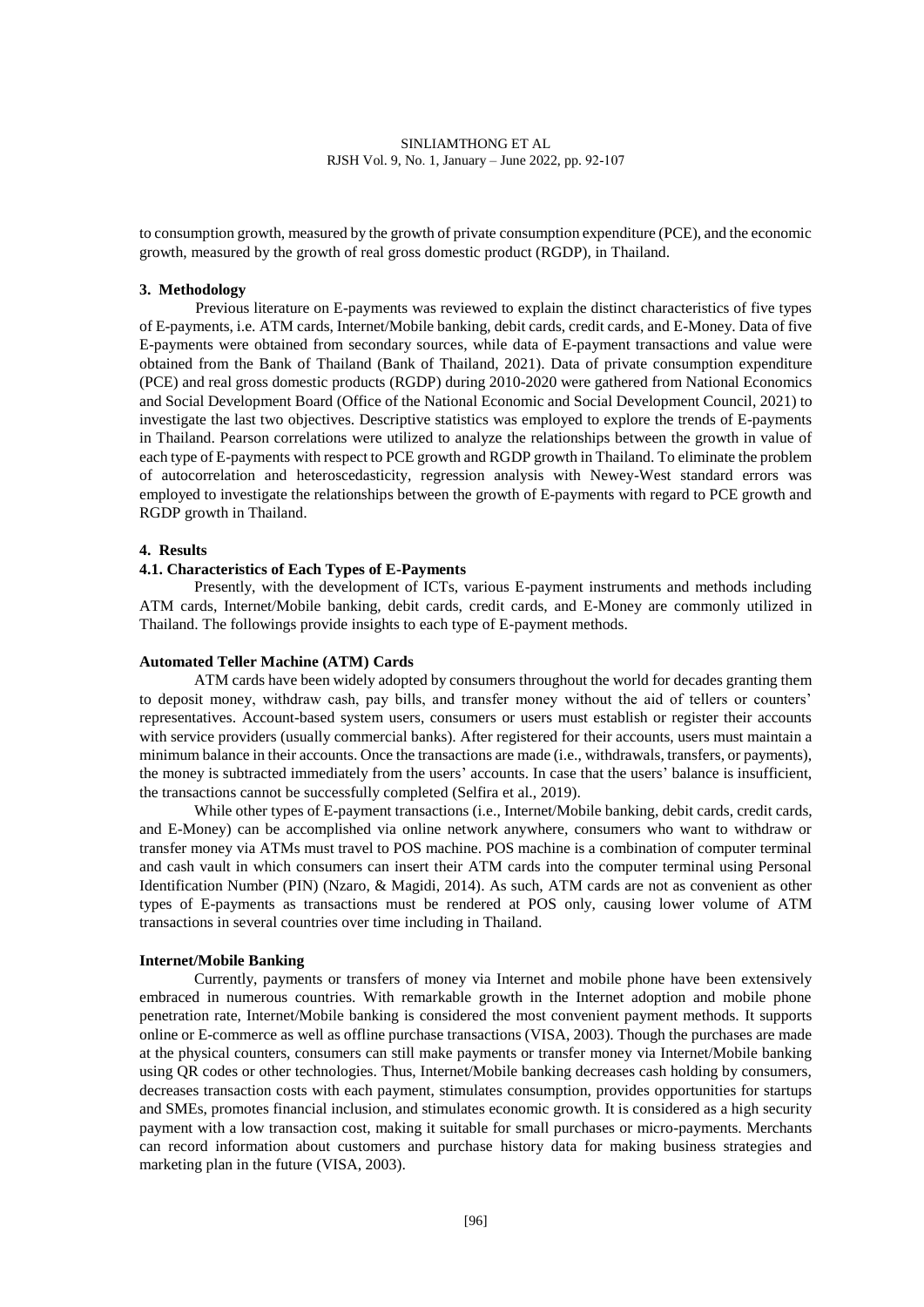### **Debit Cards**

The Bank of Thailand Notification (2018) defines a debit card as "an electronic card issued by the service provider to its user for the payment of goods, services, or other payments in lieu of cash, or for withdrawing, debiting, transferring, or other transactions related to money in accordance with the value of money that user has deposited with the service provider". Similar to ATM cards, debit cards' users must establish accounts with the service providers with a required minimum balance. Debit cards work as hybrid instruments between ATM cards and credit cards which can be used to withdraw cash like ATM cards as well as purchase goods and services at POS without carrying cash like credit cards. Once the purchases are made, debit cards are swiped, money is deducted immediately and directly from the users' personal accounts (Selfira et al., 2019; VISA, 2003; Abrazhevich, 2001).

The advantages of using debit cards are convenience, low cost, and scalability. Consumers can present only an account number (without a physical card) to the sellers [\(Selfira](https://www.researchgate.net/scientific-contributions/Selfira-2162263464) et al., 2019; VISA, 2003) to purchase goods and services. Consumers and merchants are not required to create more infrastructure to support such transactions. The fees charged for consumers and merchants are lower than that of credit cards, resulting in a lower transaction cost and thus making debit cards more suitable for small purchase transactions (or micro payments) than credit cards. Scalability is the ability of payment system to handle additional users and merchants without degrading the performance of the system (Abrazhevich, 2001). When a new consumer establishes a new account, the system simply records the information and increases the number of accounts. Unlike a token-based system or E-Money, it needs systems to support a large database to track all tokens and transactions made (Abrazhevich, 2001).

#### **Credit Cards**

Credit cards allow consumers to purchase with credit. They allow consumers to borrow with an approved line of credit to purchase goods and services and obtain cash in advance with an agreement to payback later (Selfira et al., 2019). The amount of credit limit differs among credit cardholders depending on their creditworthiness. The transaction is rejected if the payment is beyond the credit limit. Once the transaction is made, consumers will receive a bill to pay later (usually within one month). If a consumer is unable to pay the total balance when due, the consumer is subjected to fees and interest charged by the credit card service provider (Selfira et al., 2019; VISA, 2003).

The major advantage of credit cards is also convenience. Purchasing is easy; consumers can swipe or insert physical cards at POS or provide the credit card numbers to merchants for online payments. There is no need for consumers to install new hardware or software using the payment cards (Abrazhevich, 2001). Credit cards allow consumers to purchase without having bank accounts and cash on hand. Consumers can also cash out from credit cards in advance. Credit cards' scalability and acceptability are high. The ability of the system to support more users is high; as a result, there is a large scale of consumers using credit cards. With a massive customer base, many merchants are willing to join the system and accept credit cards as an effective mean of payment (Abrazhevich, 2001). While using credit cards encourages consumers to spend more, increases consumption expenditure, and enhances economic growth, overspending or misuse of credit cards can result in over-indebtedness and harmful to the economy. Thus, regulations and education on using credit cards must be properly addressed.

Security and transaction costs are two major issues in previous studies. Initially, credit cards received less attention because of the security concern. However, with the development of security in payment system technologies, such as Secure Electronic Transaction (SET) used by Visa and Mastercard, credit card transactions become more secure from hackers and fraud (Abrazhevich, 2001). With SET protocol, the entire credit card number is not permitted to travel across the system, only part of the number is visualized by human. Furthermore, SET operates on the mutual authentication with a payment gateway and certified authority to authorize the card usage. As such, the authorization request is transmitted by the merchant to the acquirer when a payment is made (see Figure 1).

Then, the purchase instruction of the consumer is dispatched to the issuer and the acquirer to mutually verify all purchase information. With the secure payment procedure and mutual authentication, yet time consuming, using credit cards gain more attention and trust from consumers around the world. However, the transaction costs are high as merchants or consumers are exposed to fees charged per transaction (about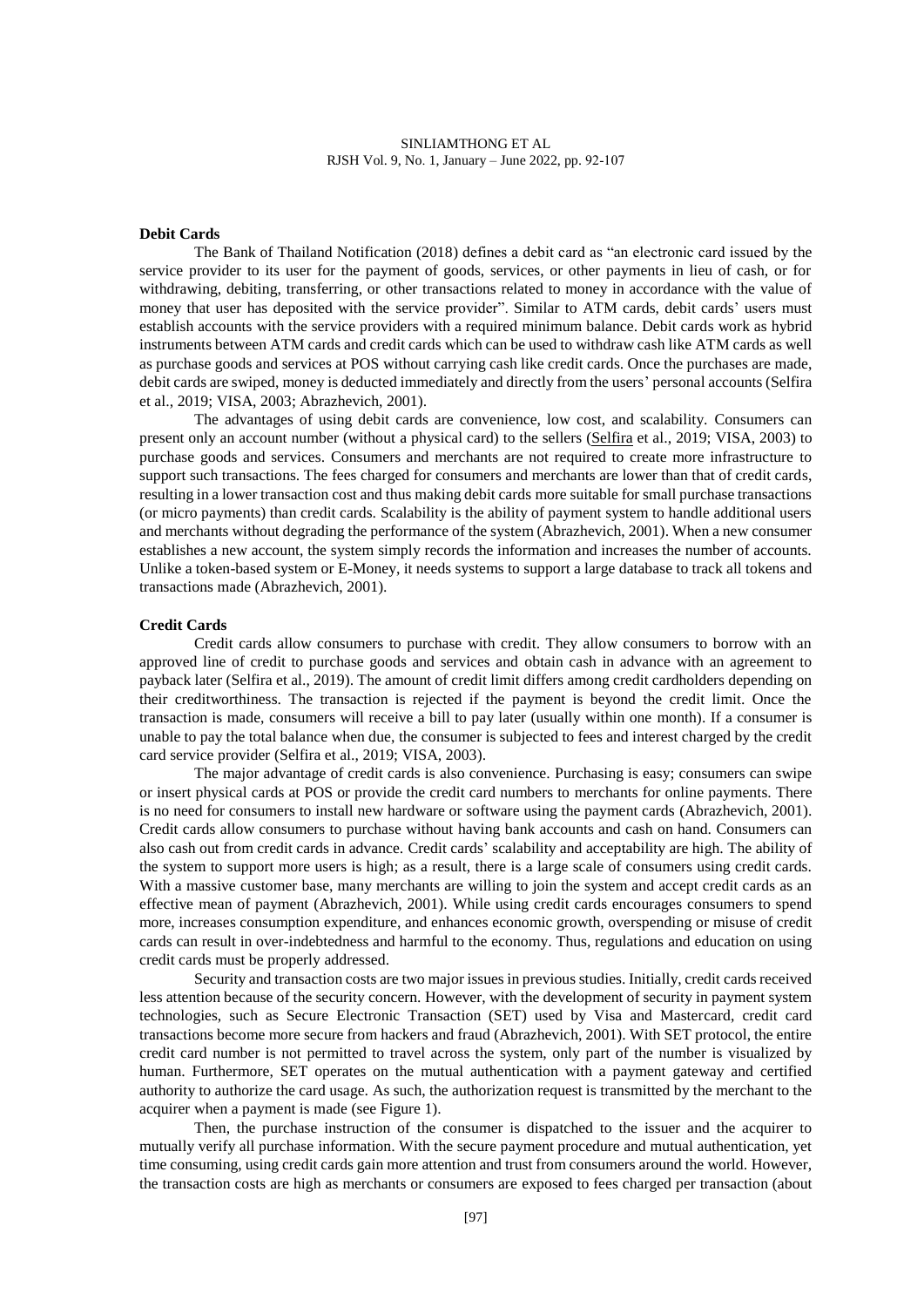2%-3% of the value purchase). As such, credit cards are not suitable for consumers making small value purchases, small businesses (Selfira et al., 2019; VISA, 2003; Abrazhevich, 2001), or micro-payments (Koponen, 2006).

#### **E-Money**

Bank of Thailand (2008) defines E-Money as "an electronic card issued by the service provider for its user, whether it is specified the name or not. The user shall pay money in advance to the service provider in order to use such electronic money for the payment of goods, services, or other payments in lieu of cash and the value or amount of the prepaid money has been recorded". E-Money is a prepaid card which the amount of money is recorded and stored in an electronic instrument (i.e., electronic card) to pay for goods and services (Selfira et al., 2019). E-Money provides consumers more convenient to shop without holding cash with timely transactions through plastic cards or mobile phone.

Characteristics of E-Money are differed from debit and credit cards. Regarding the payment period, users of E-Money must pay or top up money with the service providers into cards before purchasing (prepaid). Debit cards' users pay at the time of the purchase, while credit cards' users pay later after the purchase with no record of funds in the cards ((Selfira et al., 2019). Regarding the authorization, users of E-Money have a full control over their funds. Payments via E-Money can be completed without the need to contact the central control system (Abrazhevich, 2001); however, the service providers must authorize the funds transferred when making payment transactions with debit and credit cards ((Selfira et al., 2019). Payments via E-Money can be performed offline, whereas payments via debit and credit cards must be completed online only (Selfira et al., 2019). Offline transaction means transaction that can be performed without being connected to the network and having the third party (issuer) as a mediator (Abrazhevich, 2001). Hence, funds can be transferred from consumers to merchants offline when making payments via E-Money where verification is attained at the POS or at the merchant level without online authorization from the issuer. However, making payments via debit and credit cards, online access to the issuer is obliged to obtain authorization from the issuer before money is debited from a consumer's account. Thus, credit and debit cards cannot be utilized if there are network problems (Selfira et al., 2019).

E-Money is a roadmap to less-cash and cashless society providing several advantages to consumers, merchants, and the economy comparing to traditional cash payment method. E-Money provides convenience to consumers as they can make purchases without holding cash and can make exact payment without receiving changes. Reduction in cash (paper or coin) holding can help lessen the risk of the COVID-19 infection. Payments via E-Money can be accomplished more efficiently, without central authorization process, and faster at lower costs than debit and credit cards. Therefore, E-Money is more suitable for micro payments than other payment cards (Abrazhevich, 2001). Besides, E-payments provide anonymity, referring to a transaction that the customer's identity is not revealed (Bezovski, 2016). Consumers' names and identity are not disclosed; thus, purchasing information is kept privacy. Table 1 summarizes the characteristics of each type of E-payments being explored in this study.

|                           |                                             | Internet/           |                    |                     |                |
|---------------------------|---------------------------------------------|---------------------|--------------------|---------------------|----------------|
| <b>Characteristics</b>    | <b>ATM Cards</b>                            | <b>Mobile</b>       | <b>Debit Cards</b> | <b>Credit Cards</b> | <b>E-Money</b> |
|                           |                                             | <b>Banking</b>      |                    |                     |                |
| Acceptability             | Yes                                         | Yes                 | Yes                | Yes                 | Yes            |
| Authorization             | Yes                                         | No                  | Yes                | Yes                 | No.            |
| Required bank account     | Yes                                         | Yes                 | Yes                | N <sub>0</sub>      | No             |
| Payment period            | Cash withdrawn automatically at the time of |                     |                    | Purchase            | Prepaid        |
|                           | <b>Transactions</b>                         | <b>Transactions</b> | Purchase           | before and          |                |
|                           |                                             |                     |                    | pay later           |                |
| Transaction record in the | No                                          | <b>Yes</b>          | No                 | N <sub>0</sub>      | Yes            |
| card/instrument           |                                             |                     |                    |                     |                |
| <b>Transaction cost</b>   | High                                        | Low                 | Low                | High                | Low            |
| for<br>Suitable<br>micro- | Yes                                         | Yes                 | Yes                | N <sub>0</sub>      | Yes            |
| payments                  |                                             |                     |                    |                     |                |

**Table 1** Characteristics of each type of E-payments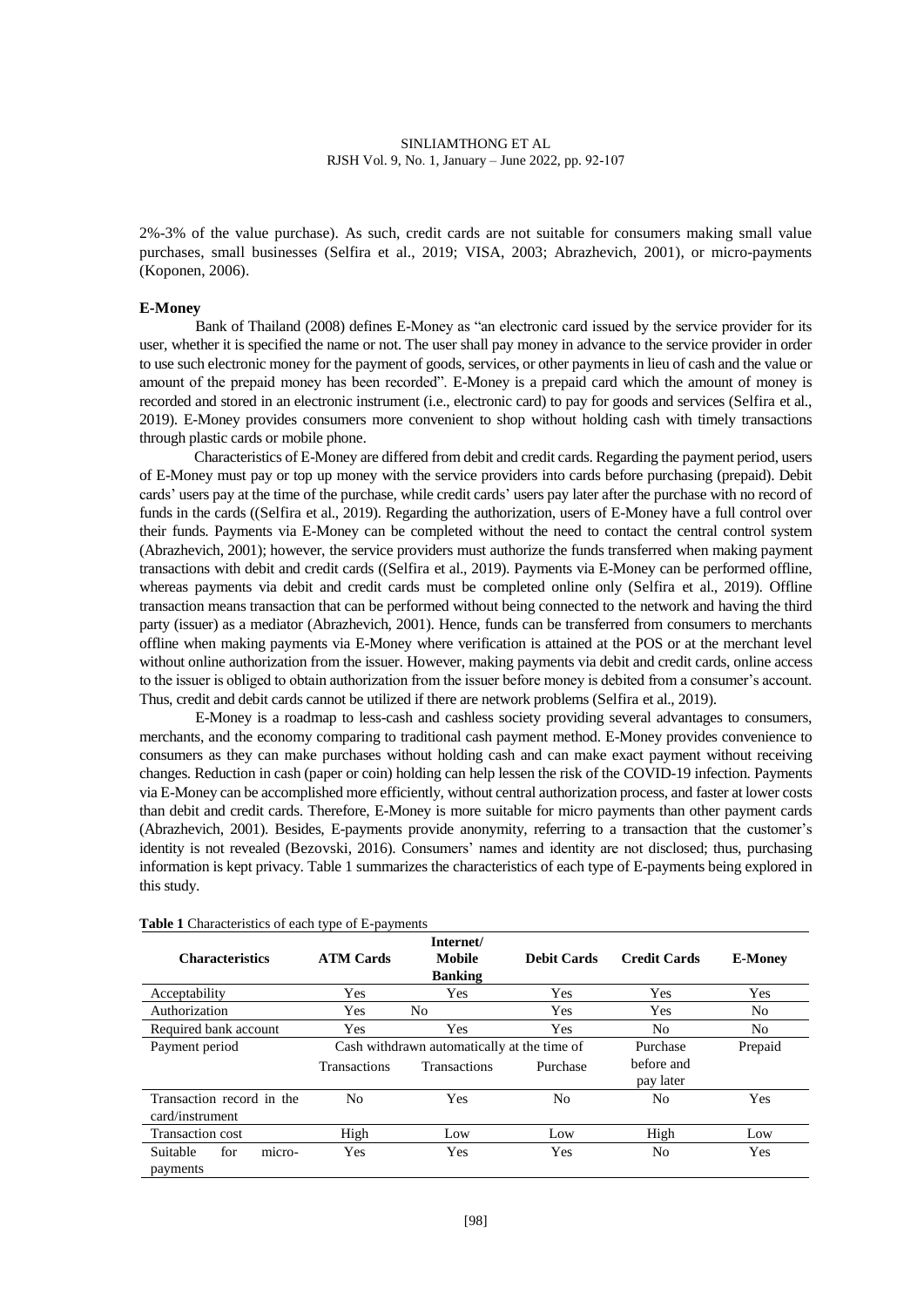| <b>Characteristics</b>                                                 | <b>ATM Cards</b> | Internet/<br>Mobile<br><b>Banking</b> | <b>Debit Cards</b> | <b>Credit Cards</b> | <b>E-Money</b> |
|------------------------------------------------------------------------|------------------|---------------------------------------|--------------------|---------------------|----------------|
| Additional hardware,<br>software or application<br>installation needed | No               | Yes                                   | No                 | No                  | Yes            |
| Anonymity                                                              | No               | No                                    | No                 | No                  | Yes            |

### **4.2. Trend of E-payments in Thailand**

Total E-payment transactions in Thailand have grown remarkably over a decade, constituted a major part of payments, accounted for 91.19% of the total payment in 2020 compared to 76.88% in 2010. Total number of E-payment transactions in Thailand has been increasing tremendously, from 1,125.88 million transactions in 2010 to 13,339.765 million transactions in 2020, representing 1,085% growth in E-payment transactions (see Figure 2).



**Figure 2** Total E-payment transactions in Thailand (in million)

The total value of E-payments in Thailand also shows an upward trend, from171,948 billion baht in 2010 to 443,650 billion baht in 2020, demonstrating 158% increase over a decade (see Figure 3). The higher growth in the number of transactions than the growth in value may partly result from an increasing number of small purchases or micro payments due to the development of communication network and new technologies which help reducing transaction costs associated with each payment, making small purchases become possible, accessible, cheaper, and easier.

The significant increase of E-payment transactions in Thailand has commenced since 2016, partly resulted from the National E-payment Master Plan initiated by the Bank of Thailand attempting to create and integrate E-payment infrastructure to facilitate the transfer of funds for consumers, businesses, and government with the objective to develop infrastructure, E-tax system, E-social welfare, and financial inclusion, moving Thailand to the cashless society, with four projects including (1) PromptPay (Any ID payment), (2) Card Acceptance Expansion, (3) E-Tax, and (4) Government E-payment (National E-payment, 2016). PromptPay, initiated in 2016, has increased the number of E-payment transactions significantly, allowing consumers to transfer funds across banks or pay bills using their citizen identification (ID) number or mobile phone numbers instead of using traditional bank account numbers.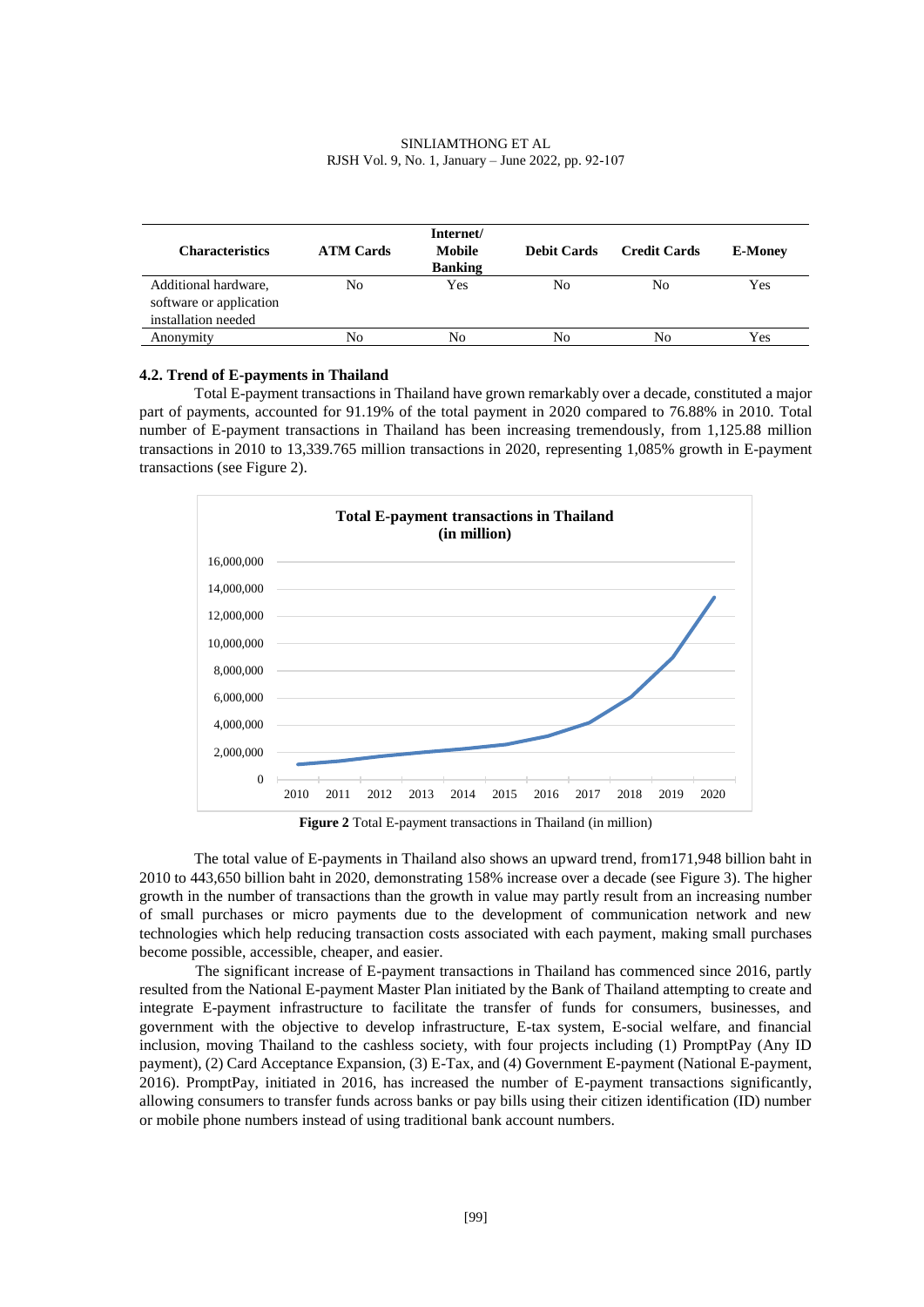

**Figure 3** Total E-payment value in Thailand (in billion baht)

PromptPay also connects to E-Tax and government E-payment as a channel to transfer tax refund and social welfare payments. In 2017, there were about 880.4 million transactions completed via PromptPay comparing to 1,037.6 million transactions in 2018, 2,567.9 million transactions in 2019, and 5,306.1 million transactions in 2020. The value of transfer of funds via PromptPay has also increased remarkably from 327.09 billion baht in 2017 to 20,806.54 billion baht in 2020 (BOT, 2021).

In 2020, with the COVID-19 pandemic, consumers' behavior and lifestyles have changed tremendously, turning themselves to shop online and make payments via mobile phones. Besides, government E-payments have been implemented since late 2020 to transfer funds and welfare to relieve the impacts of the COVID-19, such as Rao Chana (means we win), Kon La Krung (means co-pay), and RaoRukKun (means we love one another), where funds from relief package are transferred to G-wallet (named Paotang). Users must install mobile application, G-wallet, to receive funds transferred from the government and use funds via G-Wallet to make payments; therefore, the number of payment transactions and funds transferred via mobile phones has increased dramatically. A substantial increase in Mobile banking plays an important role to promote financial inclusion, driving Thailand towards less-cash society and cashless society in the future.

Figure 4 illustrates the number of E-payment transactions by different types of E-payments in Thailand; ATM card transactions have shown a downward trend since 2016. Debit card and credit card transactions have slightly increased during 2010-2020, while the payments through Internet/Mobile banking and E-Money have displayed significantly upward trends over a decade.

The number of ATM cards decreased from about 18.56 million cards in 2010 to about 10.69 million cards in 2020 (see Table 2). While the number of ATM payments decreased, the number of transactions made via Internet/Mobile banking remarkable increased (see Figure 4). The number of mobile phones subscriptions increased dramatically over a decade from 71.73 million subscribers in 2010 to 129.61 million subscribers in 2019. Mobile phone penetration rate increased significantly from 112.28% in 2010 to 194.73% in 2019 (see Table 3). As such, the number of E-payment transactions via Internet/Mobile banking substantially increased.

E-Money is another type of E-payments showing a significantly upward trend in Thailand. The value of E-Money increased from 18 billion baht in 2010 to 310 billion baht in 2020 (see Figure 5). The number of E-Money transactions also rose from about 221.46 thousand transactions in 2010 to 2,136.15 thousand transactions in 2020 (see Figure 4). In 2018, there were 30 E-Money service providers in Thailand including banks and non-banks such as PTT blue card, mPay, Airpay, Rabbit, rabbit Line Pay, Smart Purse, LAZADA Pay, K-plus, and True money wallet.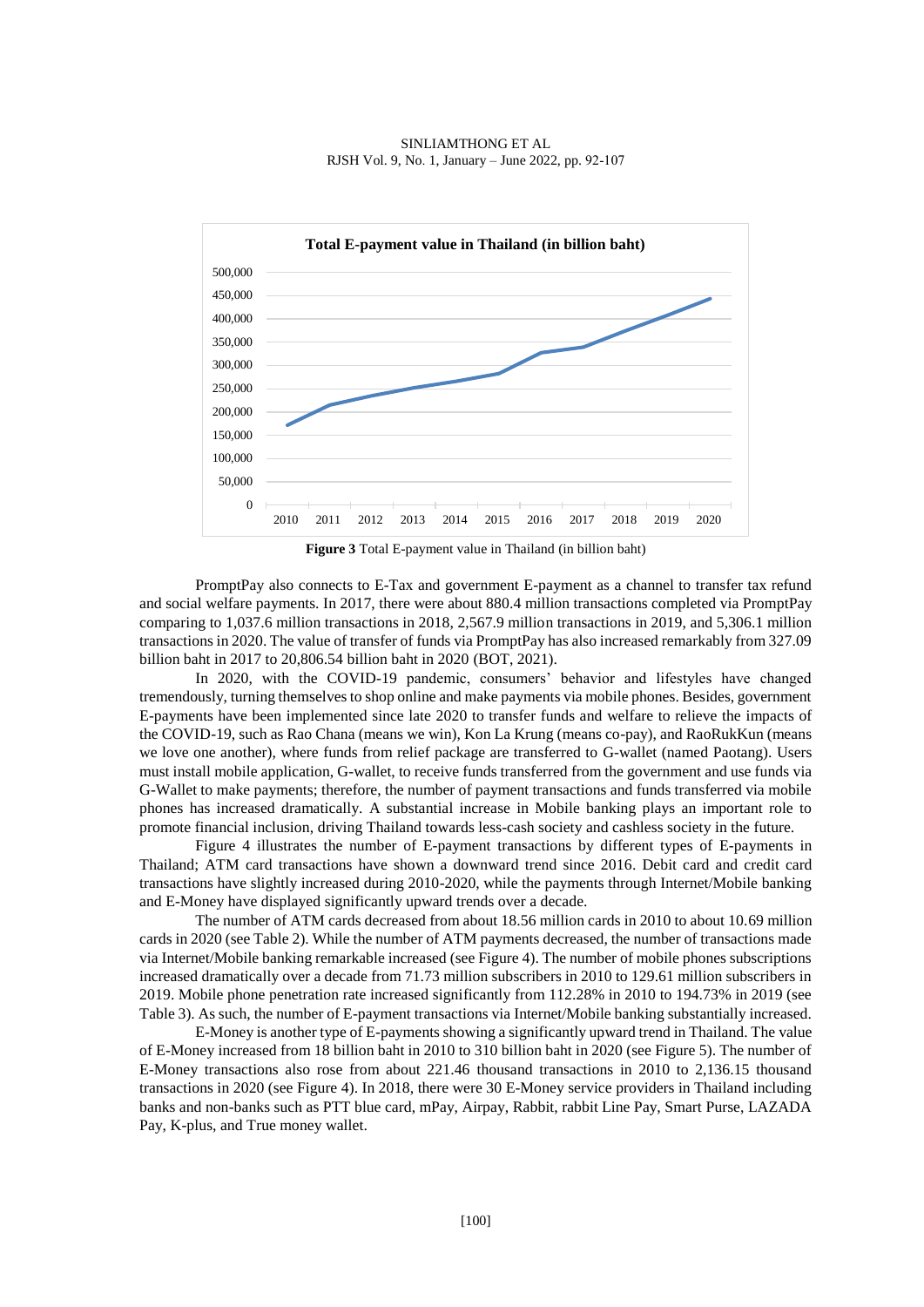



**Figure 4** Number of E-payment transactions by different types of E-payments in Thailand (in thousand transactions)

| <b>Table 2</b> Number of E-payment users in Thailand |                                                           |                                     |                                            |                                             |                                                                                   |  |  |
|------------------------------------------------------|-----------------------------------------------------------|-------------------------------------|--------------------------------------------|---------------------------------------------|-----------------------------------------------------------------------------------|--|--|
| Year                                                 | Number of<br><b>Population</b><br>(in million<br>persons) | Number of<br><b>ATMs</b><br>(cards) | Number of<br><b>Debit Cards</b><br>(cards) | Number of<br><b>Credit Cards</b><br>(cards) | Number of<br><b>Mobile Phone</b><br><b>Subscribers</b><br>(in million<br>persons) |  |  |
| 2010                                                 | 63.88                                                     | 18,562,689                          | 33, 367, 315                               | 14, 187, 815                                | 71.73                                                                             |  |  |
| 2011                                                 | 64.08                                                     | 16,201,587                          | 37, 363, 365                               | 15,328,291                                  | 77.45                                                                             |  |  |
| 2012                                                 | 64.46                                                     | 15,171,998                          | 40,678,603                                 | 16,870,025                                  | 85.01                                                                             |  |  |
| 2013                                                 | 64.79                                                     | 14,699,210                          | 42,343,959                                 | 18,548,754                                  | 92.94                                                                             |  |  |
| 2014                                                 | 65.12                                                     | 14,215,370                          | 44,823,517                                 | 20,303,751                                  | 97.10                                                                             |  |  |
| 2015                                                 | 65.73                                                     | 13.397.755                          | 46.989.719                                 | 18,974,195                                  | 102.94                                                                            |  |  |
| 2016                                                 | 65.93                                                     | 10.791.481                          | 50,199,427                                 | 20.136.341                                  | 119.67                                                                            |  |  |
| 2017                                                 | 66.19                                                     | 8,758,043                           | 54,329,727                                 | 20,334,780                                  | 121.53                                                                            |  |  |
| 2018                                                 | 66.41                                                     | 7,070,699                           | 57,408,209                                 | 22,105,472                                  | 125.10                                                                            |  |  |
| 2019                                                 | 66.56                                                     | 15,318,234                          | 64,772,849                                 | 23,998,653                                  | 129.61                                                                            |  |  |
| 2020                                                 | 69.79                                                     | 10,688,019                          | 64,051,972                                 | 24,603,787                                  | n/a                                                                               |  |  |

| <b>Table 3</b> E-payment penetration rate in Thailand |  |  |
|-------------------------------------------------------|--|--|

|      | <b>ATM</b>                   | <b>Debit Card</b>       | <b>Credit Card</b>      | <b>Mobile Phone</b>     |
|------|------------------------------|-------------------------|-------------------------|-------------------------|
| Year | <b>Penetration Rate</b>      | <b>Penetration Rate</b> | <b>Penetration Rate</b> | <b>Penetration Rate</b> |
|      | $\left( \frac{0}{0} \right)$ | $(\%)$                  | $(\%)$                  | (%)                     |
| 2010 | 29.06                        | 52.23                   | 22.21                   | 112.28                  |
| 2011 | 25.28                        | 58.31                   | 23.92                   | 120.86                  |
| 2012 | 23.54                        | 63.11                   | 26.17                   | 131.88                  |
| 2013 | 22.69                        | 65.36                   | 28.63                   | 143.44                  |
| 2014 | 21.83                        | 68.83                   | 31.18                   | 149.10                  |
| 2015 | 20.38                        | 71.49                   | 28.87                   | 156.61                  |
| 2016 | 16.37                        | 76.14                   | 30.54                   | 181.51                  |
| 2017 | 13.23                        | 82.08                   | 30.72                   | 183.61                  |
| 2018 | 10.65                        | 86.45                   | 33.29                   | 188.37                  |
| 2019 | 23.01                        | 97.31                   | 36.06                   | 194.73                  |
| 2020 | 15.31                        | 91.78                   | 35.25                   | n/a                     |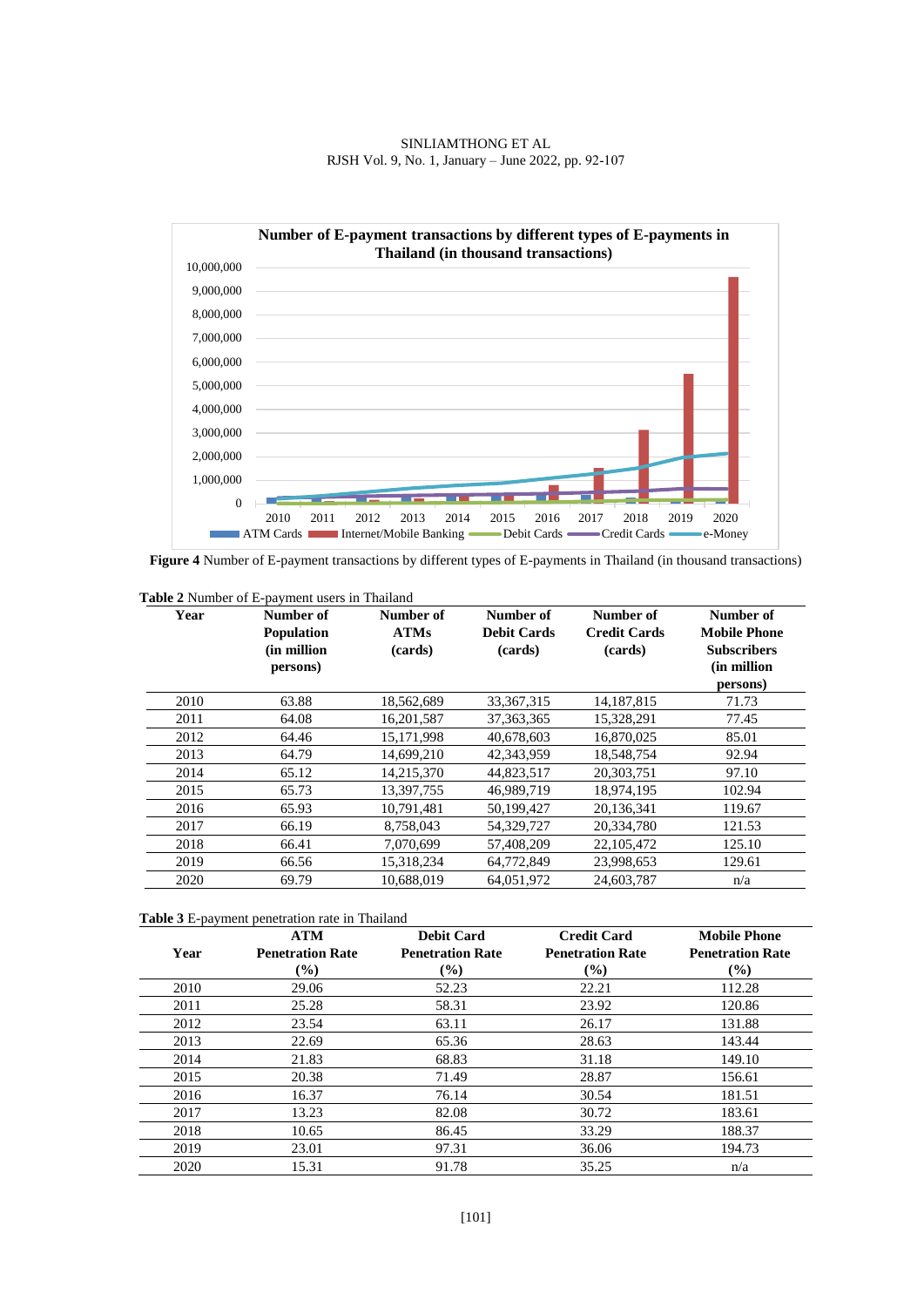



**Figure 5** Value of E-payments by different types of E-payments in Thailand (in billion baht)

During the COVID-19, people prefer contactless payments such as mobile banking or E-Money to cash payment to reduce the infection risk since funds can be transferred hygienically without physical contacts. Less-cash society also reduces congestion or queues at banks, resulting in faster transactions. It also lowers transaction costs to the Central Bank by reducing the cost of printing banknotes, coin production, and transportation as well as to commercial banks by reducing the costs of operating branches.

### **4.3 Relationship between E-payments with respect to Private Consumption Expenditure and Economic Growth**

To examine relationships between the E-payments growth with respect to private consumption expenditure (PCE) growth and economic growth in Thailand, quarterly data during 2010-2020 were analyzed. Table 4 revealed the relationships between the growth of each type of E-payments with respect to PCE growth and RGDP growth in Thailand. The results from Pearson correlation indicated that the correlations between the growth of Internet/Mobile banking ( $r = 0.481$ ,  $p < 0.01$ ), credit cards ( $r = 0.606$ ,  $p < 0.01$ ), and E-Money  $(r = 0.616, p < 0.01)$  were positively and significantly correlated with PCE growth at 0.01 significance level. As the growth in value of Internet/Mobile banking, credit cards, and E-Money expands, PCE also grows. However, the correlations between the growth in value of ATM cards and debit cards were not significantly related to PCE growth.

|             | $\epsilon$ owen and economic growth in Thanand |                  |                                |      |                                 |                |
|-------------|------------------------------------------------|------------------|--------------------------------|------|---------------------------------|----------------|
|             |                                                | <b>ATM Cards</b> | <b>Internet/Mobile Banking</b> |      | <b>Debit Cards</b> Credit Cards | <b>E-Money</b> |
| <b>PCE</b>  | Pearson                                        | .170             | $.481**$                       | .041 | $.606**$                        | $.616**$       |
|             | Correlation                                    |                  |                                |      |                                 |                |
|             | Sig. (2-tailed)                                | .295             | .002                           | .802 | .000                            | .000           |
|             | N                                              | 40               | 40                             | 40   | 40                              | 40             |
| <b>RGDP</b> | Pearson                                        | $.385*$          | $.351*$                        | .124 | $.758***$                       | $.561**$       |
|             | Correlation                                    |                  |                                |      |                                 |                |
|             | Sig. (2-tailed)                                | .014             | .027                           | .445 | .000                            | .000           |
|             | N                                              | 40               | 40                             | 40   | 40                              | 40             |

**Table 4** Correlations between the growth of each type of E-payments with respect to private consumption expenditure growth and economic growth in Thailand

*\*Correlation is significant at the 0.05 level (2-tailed).*

*\*\*Correlation is significant at the 0.01 level (2-tailed).*

Regarding the economic growth, the results indicated that the correlations between the growth of ATM cards ( $r = 0.385$ ,  $p < 0.05$ ), Internet/Mobile banking ( $r = 0.351$ ,  $p < 0.05$ ) with respect to RGDP growth were positively related at 0.05 significance level, while the correlations between credit cards ( $r = 0.758$ ,  $p <$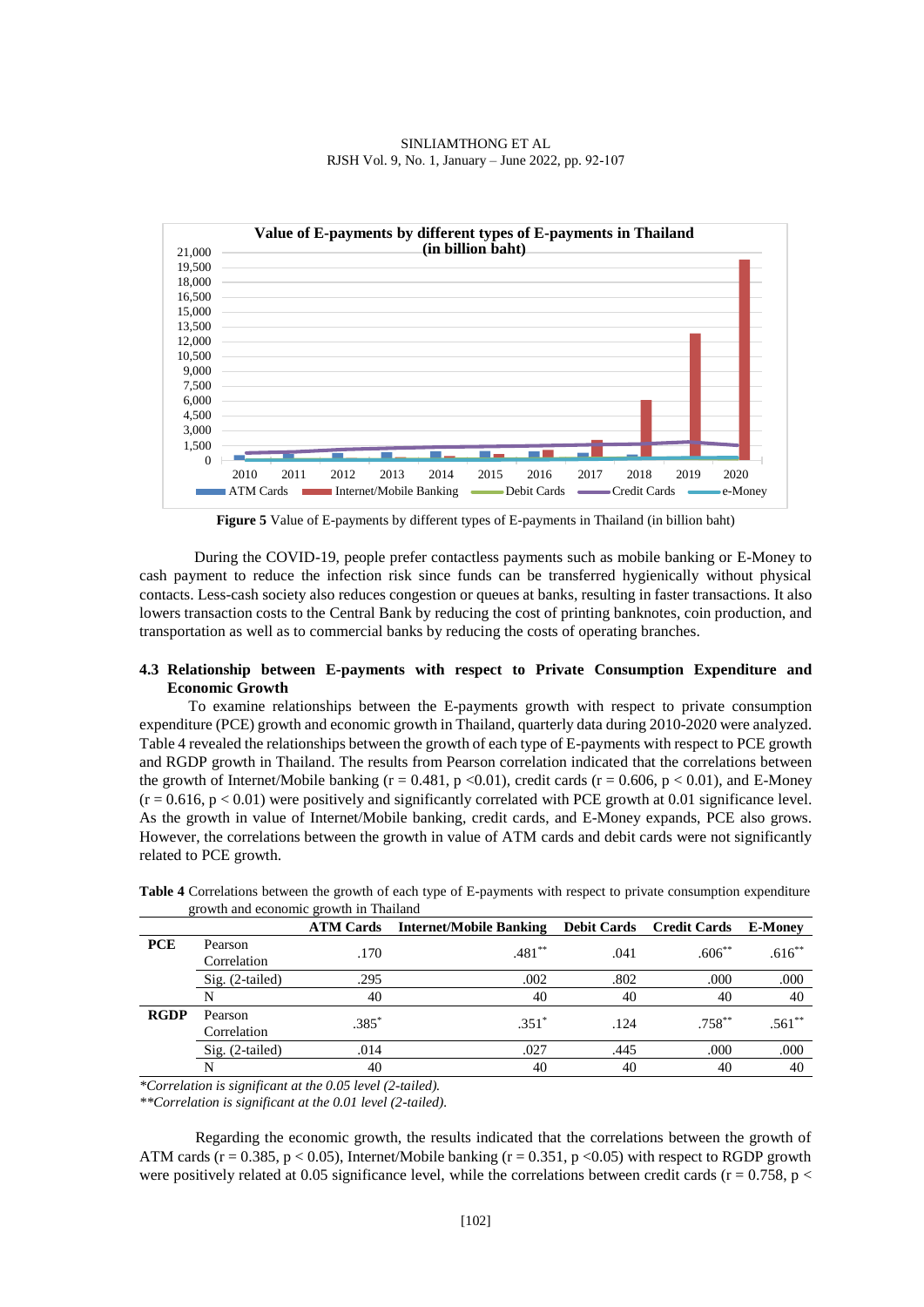0.01), E-Money ( $r = 0.561$ ,  $p < 0.01$ ) with regard to RGDP growth were positively related at 0.01 significance level. Payments via ATM cards, Internet/Mobile banking, credit cards, and E-Money positively correlated to RGDP growth, implying that as payments via ATM cards, Internet/Mobile banking, credit cards, and E-Money increase, the economic growth in Thailand enhances. In addition, the strong relationship between the growth in value of credit cards and RGDP growth is discovered with a correlation coefficient of 0.758, indicating that the use of credit card payments can significantly stimulate private consumption expenditure, vice versa. However, the growth in value of debit cards was not significantly correlated to RGDP growth, suggesting that there was no significant relationship between the use of debit cards and economic growth in Thailand.

In addition, the present study examined the influence of E-payments growth on PCE growth and RGDP growth using regression analysis with Newey-West standard errors. Running time series data with a regression often exhibits problems of autocorrelation and heteroscedasticity in the model's error terms, using Newey-West regression technique can help overcome these problems. To test the effects of the E-payments growth on PCE growth and RGDP growth, the growth of total E-payments was calculated based on the percentage change year on year (%∆yoy). Due to the limited number of observations, separating each type of E-payments into five independent variables may not be appropriate. As the data were collected during the COVID-19 period, which may pose significant influences on PCE growth and economic growth, a dummy variable was added to incorporate the effect of the COVID-19 on PCE growth and RGDP growth. The following model was applied to test the effects of E-payments growth on private consumption expenditure growth.

|          |                 | $= b_0 + b_1 EPAYMENT + b_2D$                                     |
|----------|-----------------|-------------------------------------------------------------------|
| Where: C |                 | = The growth in private consumption expenditure $(\% \Delta yoy)$ |
|          | <b>EPAYMENT</b> | = The growth in E-payments (% $\Delta$ yoy)                       |
|          |                 | = The dummy variable ( $D = 0$ in the period with no COVID-19     |
|          |                 | $= 1$ in the period of COVID-19)                                  |

Table 5 shows the influence of the E-payments growth on private consumption expenditure in Thailand. The results indicated that the growth of E-payments significantly influenced PCE growth at 0.001 level ( $b = 0.1275$ ,  $t = 2.7183$ ,  $p < 0.01$ ), owing to their convenience and lower transaction costs in trades. The 1% increase in E-payments growth resulted in approximately 0.13% increase in private consumption expenditure in Thailand. The dummy variable ( $b = -0.0437$ ,  $t = -11.8401$ ,  $p < 0.01$ ), was negative and significant as expected revealing that the COVID-19 pandemic resulted in a significant decrease in PCE growth.

| <b>Table 5</b> The effect of E-payments growth on private consumption expenditure growth in Thailand |  |  |
|------------------------------------------------------------------------------------------------------|--|--|
|                                                                                                      |  |  |

| <b>Variable</b>           | <b>Coefficient</b> | <b>Std. Error</b>     | t-Statistic | Prob.    |  |
|---------------------------|--------------------|-----------------------|-------------|----------|--|
| C                         | 0.011102           | 0.009163              | 1.211501    | 0.2334   |  |
| <b>EPAYMENT</b>           | 0.127494           | 0.046902              | 2.718334    | 0.0099   |  |
| <b>DUMMY</b>              | $-0.043732$        | 0.003694              | $-11.84010$ | 0.0000   |  |
| R-squared                 | 0.379700           | Mean dependent var    |             | 0.027000 |  |
| <b>Adjusted R-squared</b> | 0.346170           | S.D. dependent var    |             |          |  |
| S.E. of regression        | 0.027357           | Akaike info criterion |             |          |  |
| Sum. Squared resid        | 0.027690           | Schwarz criterion     | $-4.161013$ |          |  |
| Log likelihood            | 88.75358           | Hannan-Quinn criter   |             |          |  |
| F-statistic               | 11.32427           | Durbin-Watson stat    | 0.935913    |          |  |
| Prob (F-statistic)        | 0.000146           | Wald F-statistic      | 76.80795    |          |  |
| Prob (Wald F-statistic)   | 0.000000           |                       |             |          |  |

*Dependent Variable: CONSUMPTION*

*Method: Least Squares*

*Sample (adjusted): 5 44*

*Included observations: 40 after adjustments*

*HAC standard errors & covariance (Prewhitening with lags = 3 from AIC maxlags = 3, Bartlett kernel, Newey-West fixed bandwidth = 4.0000*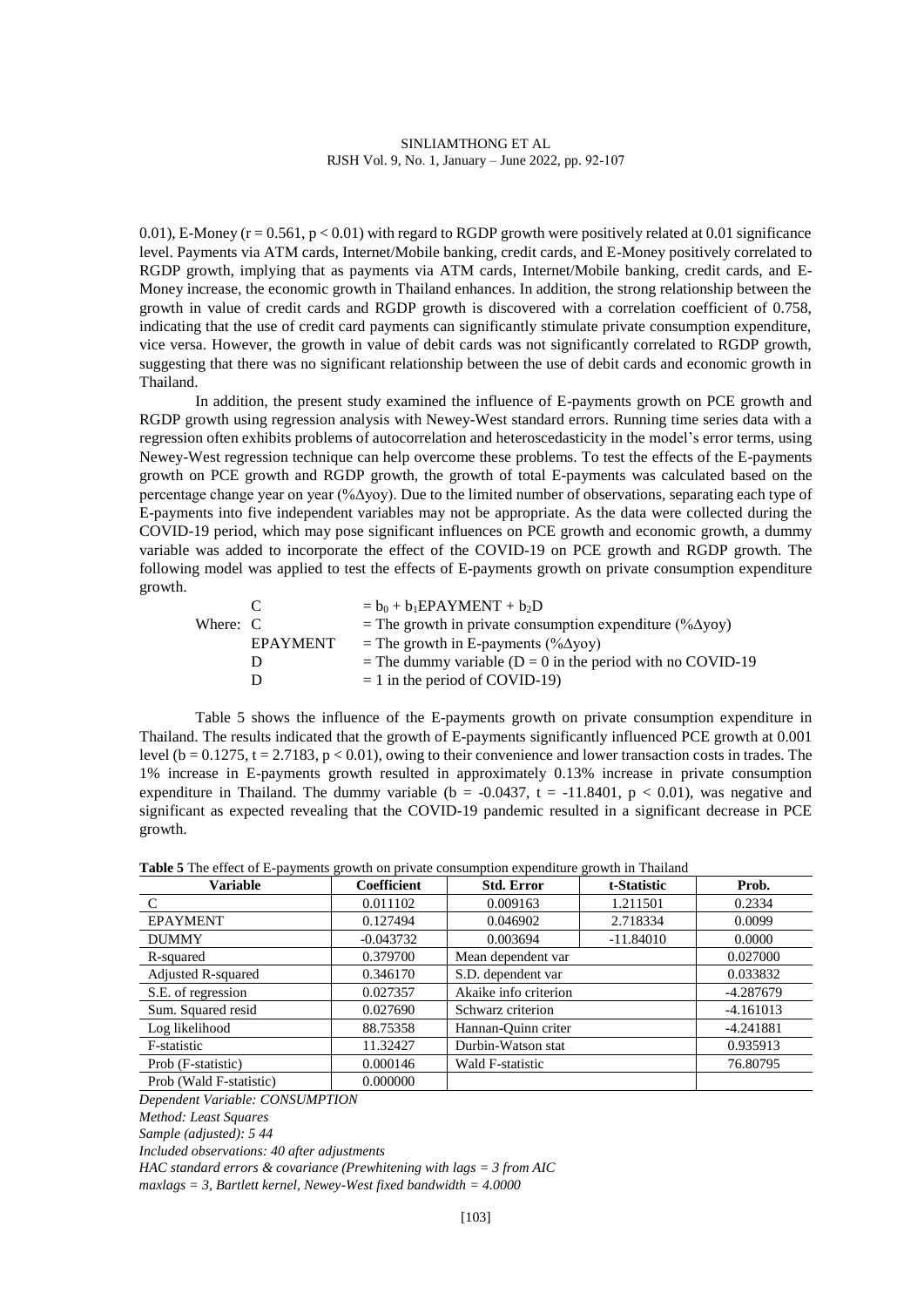In addition, the present study examined the effect of E-payments growth on RGDP growth using the following model.

|                 | $= b_0 + b_1 EPAYMENT + b_2D$                                 |
|-----------------|---------------------------------------------------------------|
| Where: Y        | = The growth in real gross domestic product $(\% \Delta yoy)$ |
| <b>EPAYMENT</b> | = The growth in E-payments (% $\Delta$ yoy)                   |
|                 | = The dummy variable ( $D = 0$ in the period with no COVID-19 |
|                 | $= 1$ in the period of COVID-19)                              |
|                 |                                                               |

Table 6 displays the significant influence of E-payments growth on RGDP growth in Thailand. The results revealed that the growth in E-payments positively and significantly associated with the growth in the Thai economy ( $b = 0.1178$ ,  $t = 2.2072$ ,  $p < 0.05$ ). A 1% increase in E-payments resulted in approximately 0.12% increase in RGDP in Thailand. The dummy variable (b = -0.0938, t = -19.4863, p < 0.01) was significant and negative as expected implying that the COVID-19 pandemic significant decreased RGDP growth.

**Table 6** The effect of E-payments growth on real gross domestic product growth in Thailand

| <b>Variable</b>         | <b>Coefficient</b> | <b>Std. Error</b>     | t-Statistic | Prob.       |
|-------------------------|--------------------|-----------------------|-------------|-------------|
| C                       | 0.012898           | 0.011521              | 1.119565    | 0.2701      |
| <b>EPAYMENT</b>         | 0.117816           | 0.053377              | 2.207231    | 0.0336      |
| <b>DUMMY</b>            | $-0.093811$        | 0.004814              | $-19.48629$ | 0.0000      |
| R-squared               | 0.639787           | Mean dependent var    |             | 0.022250    |
| Adjusted R-squared      | 0.620316           | S.D. dependent var    |             | 0.039710    |
| S.E. of regression      | 0.024469           | Akaike info criterion |             | $-4.510820$ |
| Sum. Squared resid      | 0.022152           | Schwarz criterion     |             | $-4.384154$ |
| Log likelihood          | 93.21640           | Hannan-Quinn criter   |             | $-4.465022$ |
| F-statistic             | 32.85845           | Durbin-Watson stat    |             | 1.378955    |
| Prob (F-statistic)      | 0.000000           | Wald F-statistic      | 227.1175    |             |
| Prob (Wald F-statistic) | 0.000000           |                       |             |             |

*Dependent Variable: GDP*

*Method: Least Squares*

*Sample (adjusted): 5 44*

*Included observations: 40 after adjustments*

*HAC standard errors & covariance (Prewhitening with lags = 3 from AIC maxlags = 3, Bartlett kernel, Newey-West fixed bandwidth = 4.0000*

In summary, the results of correlation and Newey-West regression confirmed the positive and significant impacts of E-payments growth on PCE growth and RGDP growth in Thailand. A 1% growth in E-payments results in 0.13% growth in PCE and 0.12% growth in RGDP.

### **5. Discussions and Conclusions**

The present paper explores the characteristics of various types of E-payments (i.e., ATM cards, Internet/Mobile banking, debit cards, credit cards, and E-Money), trends, and their relationships with private consumption expenditure (PCE) growth and economic growth (RGDP) in Thailand. Various types of Epayments have different attributes and benefits. First, ATM cards are not as convenient as other modes of Epayments, resulting in a lower number of ATM cards and transactions as well as the value of funds transferred in Thailand since 2010. Correlation also showed no relationship between ATM cards and PCE growth.

Second, Internet/Mobile banking isthe most popular E-payment method in Thailand since 2017. With ICTs and National E-payment Master Plan, Thai consumers are urged or compelled to use mobile phones as a channel to receive benefits. These factors constitute an upward trend of using Internet/Mobile banking in Thailand over time, with about 195% mobile phone penetration rate in 2019 (see Table 3). Internet/Mobile banking has positive correlations with PCE growth and RGDP growth, indicating that more payments via Internet/Mobile banking stimulate higher private consumption and economic growth in Thailand.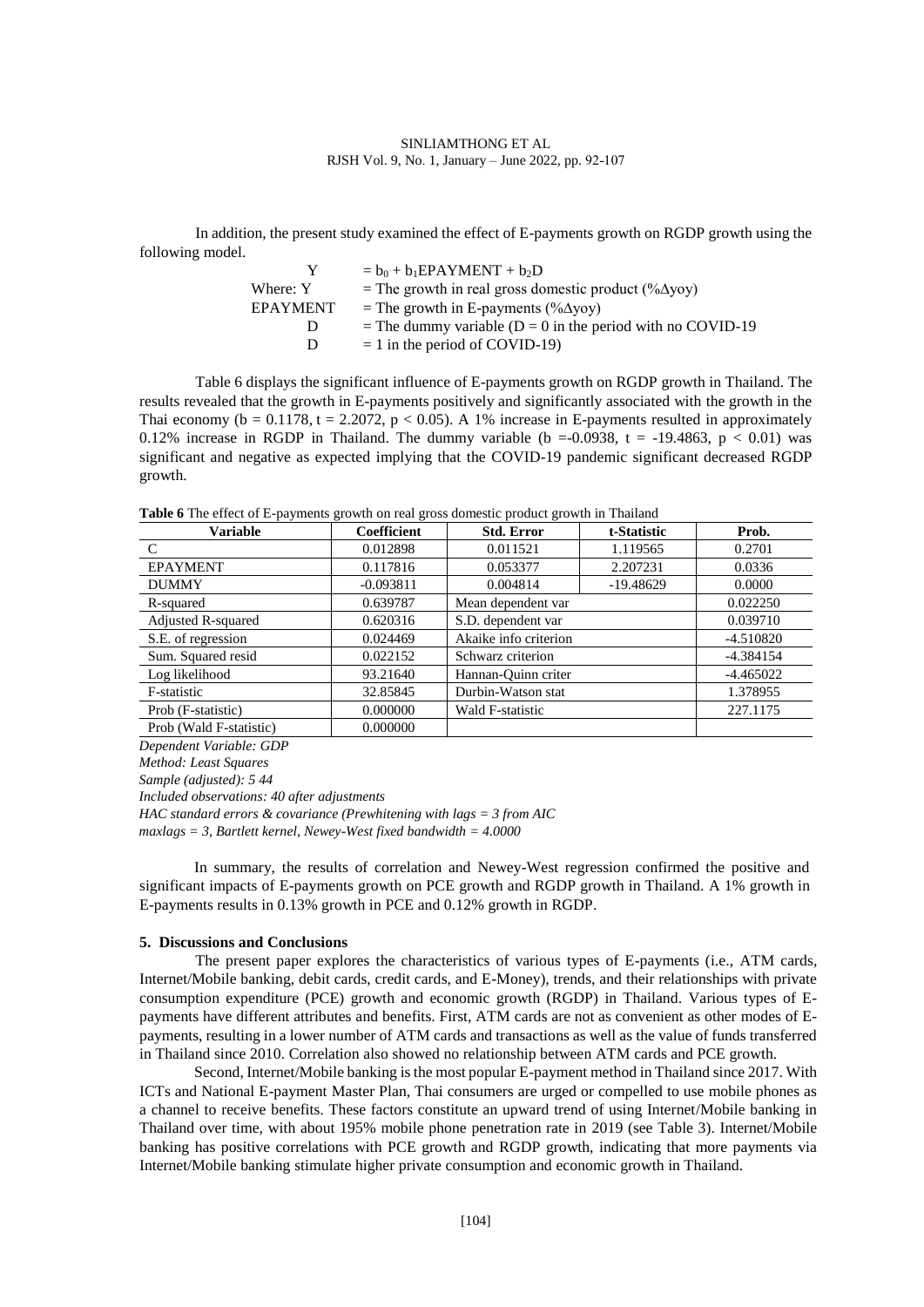Third, the use of debit cards in Thailand has been stable over a decade; however, with the ICT development, Thai consumers prefer using Internet/Mobile banking to debit cards. However, the result shows no relationship between the growth in value of debit cards with respect to private consumption growth and economic growth in Thailand.

Fourth, with borrowing characteristics, credit cards stimulate households' consumption and economic growth. The positive relationship between credit cards and private consumption is stipulated, suggesting that higher use of credit cards promotes private consumption expenditure. The strong and positive relationship between credit cards and RGDP growth also implies that higher use of credit cards accelerates the economic growth in Thailand.

Fifth, the number of transactions and values of payment via E-Money and Internet/Mobile banking in Thailand have shown an upward trend resulted from an increase in the number of E-Money service providers and changes in consumers' lifestyles. To avoid the COVID-19 infection, consumers use more E-payments such as E-Money and Internet/Mobile banking. Thus, E-Money indicates the positive and significant relationship with private consumption growth and economic growth in Thailand.

Finally, the positive impacts of E-payments on private consumption expenditure and RGDP confirm that E-payments reduce friction in economic activities, decrease transaction cost, and enhance economic activities and trades.

The accelerate growth in the use of E-payments under the COVID-19 pandemic has driven Thailand to move faster towards less-cash and cashless society. Contactless payments such as Internet/Mobile banking and E-Money have paved the ways people transfer funds and make payments in the future. According to VISA Consumer Payment Attitudes Study 2020, National E-payment Master Plan and changes in consumers' lifestyles may prompt Thailand to become cashless society before the projection of 2030 (The Nation Thailand, 2021).

## **6. Limitations and Suggestions for Future Research**

Due to the limitation in the number of observations, the regression analysis on each type of Epayments (i.e. ATM cards, Internet/Mobile banking, credit cards, debit cards, and E-Money) in regard to PCE and RGDP may not be highly appropriate. The present paper explored only the relationships between the growth of overall E-payments (in aggregate value) with respect to growth in PCE and RGDP using Newey-West regression method. Future research may incorporate more data and establish model to investigate and compare the influences of each type of E-payments on economic activities. In addition, current studies of Epayments in several countries particularly in emerging economies are still limited. Future research may extend the study in other emerging countries to discover whether the trends and effects of E-payments are evident across nations.

The present study hypothesized that E-payments enhance private consumption and economic growth. However, the relationships between E-payments and economic growth can be in different ways: Epayments may lead to the economic growth, or the economic growth may lead to more usage of E-payments, or both. Future research may investigate this issue by developing models to empirically test the causation from E-payments to the economic growth. Moreover, most of the current studies have emphasized the positive influences of E-payments. Future research may investigate the negative influences of E-payments on economy, for example, since E-payments allow customers to assess all funds available and line of credit (i.e. credit card), it may result in a significant increase in consumer debts and household debts. Current consumption may increase at the expenses of future consumption, resulting in lower consumption and economic growth in the future. Future research may examine this issue to raise concern and suggest appropriate policies to enhance the usage of E-payments.

The securities of using E-payments are another concern. To enhance the use of E-payments, technological development in terms of infrastructure and software must be available to increase the trust of users. Future research may investigate how technology can help increase securities, how securities can enhance trust and consumptions, and how regulations and policies should be implemented to increase securities of the E-payment systems. The effects of E-payments on money supply can be further explored. Epayments may influence velocity of money and the amount of money supply circulated in the economy. Future research may examine these issues to investigate how E-payments influences money supply and the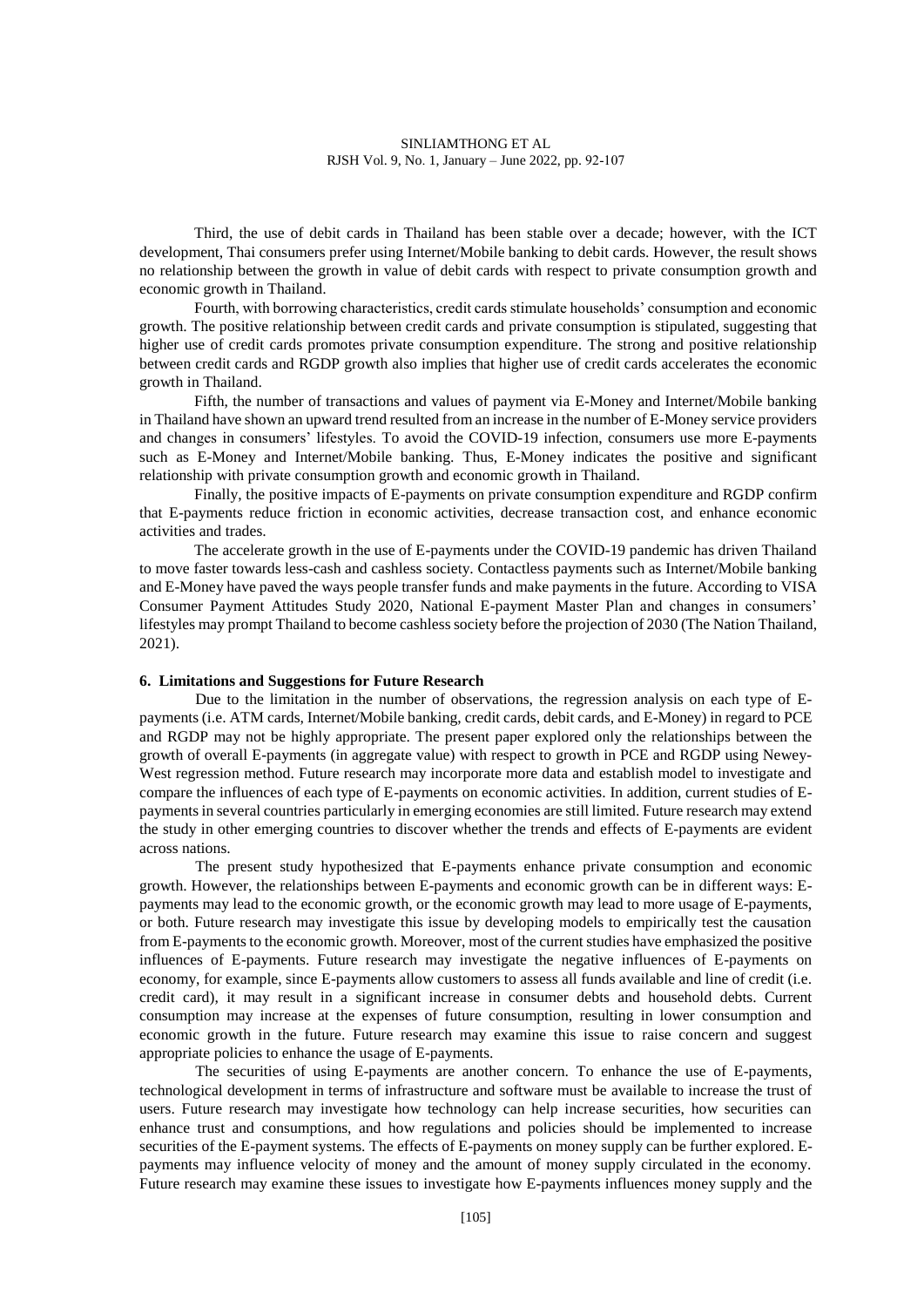implementation of the Central Bank's monetary policies. Finally, with the COVID-19 pandemic, consumers' lifestyles and behavior change enormously. This could have significant impacts on the use of E-payments and economic activities. Future research may investigate the change in E-payments behavior under the COVID-19 and predict the trends of E-payments after the COVID-19.

### **7. References**

- Abrazhevich, D. (2001). *Classification and characteristics of electronic payment systems*. Retrieved March 20, 2021, from https://link.springer.com/chapter/10.1007/3-540-44700-8\_8
- Aldaas, A. (2021). A study on electronic payments and economic growth: global evidences. *Accounting*, *7*(2), 409-414.
- Asokan, N., Janson, P., Steiner, M., & Waidner, M. (2000). State of the art in electronic payment systems. *Advances in Computers*, *53*, 425-449.
- Bank of Thailand Notification. (2018). *No. SorNorChor. 12/2561 Re: Services related to debt cards issued and used domestically*, Retrieved April 10, 2021, from <https://www.bot.or.th/Thai/FIPCS/Documents/FPG/2561/EngPDF/25610094.pdf>

Bank of Thailand, BOT (2008). *Royal degree regulating on electronic payment services B.E. 2551 regulation on E-payment (2008)*, Retrieved April 8, 2021, from [https://www.bot.or.th/English/AboutBOT/LawsAndRegulations/SiteAssets/e\\_payment.pdf](https://www.bot.or.th/English/AboutBOT/LawsAndRegulations/SiteAssets/e_payment.pdf)

- Bank of Thailand, BOT (2021). *Payment system statistics*, retrieved from <https://www.bot.or.th/English/Statistics/PaymentSystems/Pages/StatPaymentTransactions.aspx>
- Davit, N. (2017). *Electronic money as economic growth factor*. Retrieved April 20, 2021, from https://cyberleninka.ru/article/n/electronic-money-as-economic-growth-factor/pdf.
- Deloitte LLP (2013). *The economic impact of online payments: breaking barriers across Europe*. Retrieved March 19, 2021, from https://www2.deloitte.com/content/dam/Deloitte/uk/Documents/aboutdeloitte/deloitte-uk-economic-impact-of-online-payments-tmt.pdf
- Gupta, S., Yadav, A., & Bhardwaj, B. (2020). Comprehensive review of the effects of electronic banking on the performance and profitability in the banking sector. *Technology*, *11*(12), 427-437.
- Harper, I., Simes, R., Malam, C. (2006). The Development of Electronic Payments Systems (pp. 25-40). In: Cooper, R., Madden, G., Lloyd, A., Schipp, M. (Eds) The Economics of Online Markets and ICT Networks. Contributions to Economics. Online book: Physica-Verlag HD. Retrieved from. https://doi.org/10.1007/3-7908-1707-4\_3
- Humphrey, D., Willesson, M., Lindblom, T., & Bergendahl, G. (2003). What does it cost to make a payment?. *Review of Network Economics*, *2*(2), 159-174.
- J. P. Morgan. (2019). *E-commerce payments trend: Thailand*. Retrieved April 2, 2021, from https://www.jpmorgan.com/merchant-services/insights/reports/thailand
- Koponen, A. (2006). *E-commerce, electronic payments.* Retrieved April 22, 2021, from http://home.ku.edu.tr/~daksen/mgis410/materials/E-Commerce\_Electronic\_Payments.pdf
- National e-Payment. (2016). *National e-Payment is an electronic payment system*. Retrieved April 10, 2021, from<http://www.epayment.go.th/home/app/>
- Nzaro, R., & Magidi N. (2014). Assessing the role of electronic payment systems in financial institutions. a case of savings bank in Zimbabwe. *Global Journal of Management and Business Research: C Finance*, *14*(2), 44-49.
- Office of the National Economic and Social Development Council (2021) Retrieved April 10, 2021, from [https://www.nesdc.go.th/nesdb\\_en/main.php?filename=national\\_account](https://www.nesdc.go.th/nesdb_en/main.php?filename=national_account)
- Raja, J., & Seetharaman, A. (1970). E-payments: Problems and Prospects. *The Journal of Internet Banking and Commerce*, *13*(1), 1-17.
- Sakanko, M. A., & David, J. (2019). The effect of electronic payment systems on financial performance of microfinance banks in Niger State. *Esensi: Jurnal Bisnis dan Manajemen*, *9*(2), 143-154.
- Selfira, [Abdillah,](https://www.researchgate.net/scientific-contributions/Gabriel-Abdillah-2162260889) G., [Harahap,](https://www.researchgate.net/scientific-contributions/Wintari-Harahap-2162265204) W., [Iskandar](https://www.researchgate.net/profile/Iskandar-Muda) Muda, I. (2019, July). Future Electronics Payment System Model, *Journal of Physics Conference Series, 1230*(1), Article No. 012068. do[i:10.1088/1742-](http://dx.doi.org/10.1088/1742-6596/1230/1/012068) [6596/1230/1/012068.](http://dx.doi.org/10.1088/1742-6596/1230/1/012068)